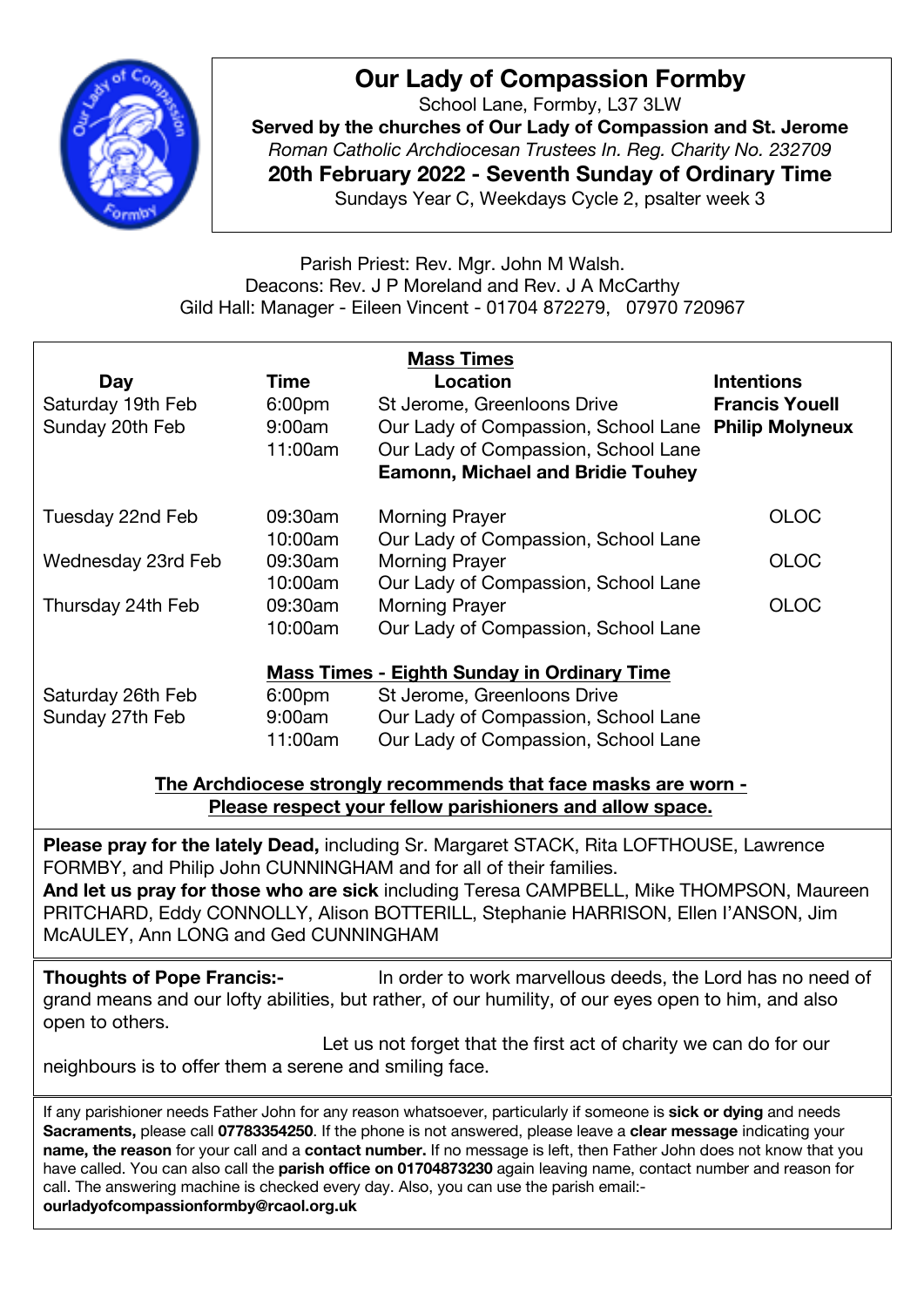**Parish Administrator:-** Our Lady of Compassion Formby Parish, 15 hours per week, Salary £8,314.80 per annum. An opportunity is available for a highly skilled and experienced administrator to work in the parish office, working closely with the parish priest, Rev. Mgr John Walsh. This is a part time, permanent post to be worked over 4 or 5 days each week with a start time between 9.00am-9.30am. Applicants must have; experience of working in a similar role dealing with a broad range of administrative tasks, excellent IT skills, verbal and written communication skills, and an ability to work unsupervised. Closing Date:- **For further details and to apply, visit www.liverpoolcatholic.org.uk/jobs Alternatively, ring 0151 522 1102 for an application pack**

**New Accompaniment Teams -** The Sacraments of the Church are the celebrations where people meet Jesus in a beautiful and powerful way, above all in the Eucharist. We are seeking to establish Accompaniment Teams in the Parish, to accompany and prepare those who are seeking Christ in the Sacraments and those who have lost their loved ones. There are four areas that require a Team; Baptism, Marriage, Confirmation and Bereavement.

If this is something of interest to you, please let us know. Please indicate which area you feel drawn to work in, or whether you are happy to be placed in any of the Teams. We are hoping that the Teams will be up and running by Easter. You may feel that you need time to think about it. In the meantime, we ask us all to pray for this new venture and for all our people who are continually seeking the Lord in the Sacraments.

**SVP:-** Following on from the pulpit appeal made by Richard Ainsworth there will be a follow up meeting at the Gild Hall on **Wednesday the 23rd. February at 6.00 p.m.** for all those interested in finding out more information and for those interested in joining the SVP.

**Churches Together:-** A Mini-Pilgrimage for Lent, **Wednesday 16th March starting at 11.00 am at St Luke's**. This will involve meeting in church, walking round the church grounds in small groups, stopping at various stations for scripture, prayer and reflection, and ending up at the Meeting Room for a light lunch together. Also,

A Quiet Morning at **St. Joseph's, Tuesday 29th March starting at 9.30 am** with tea/coffee at the Prayer Centre, Blundell Avenue. Led by Ted Woods, this will be a morning of Prayer and Reflection probably to include a thoughtful walk around outside, weather permitting.

Attendance at both events is limited by numbers maybe around 30 each.

The Mini-Pilgrimage will take about an hour to go round outside, on somewhat uneven paths. St Joseph's paths are firm and even. Booking will be by phone to June McGibbon 871244 or Bruni Jones 876038.

**Living Christ Retreat:-** happening in Ainsdale on evening 25<sup>th</sup> Friday/ daytime Saturday 26<sup>th</sup> March. We begin with a cheese & wine welcome on Friday 25<sup>th</sup> March, 7-9pm continuing Saturday 26<sup>th</sup> March 9.30– 5pm in Sacred Heart Hall Liverpool Rd Ainsdale PR8 3BP. We do ask you to come for the whole of the retreat. Please book your place in advance, ASAP. To sign up, or for more information phone 01704 577722, or email: heartstone@rcaol.org.uk

**J & P Group:-** Help for Afghanistan! We've all seen the pictures from Afghanistan. So many people hungry. So many children on the brink of starvation! What can we do? The Justice and Peace group would like to invite you, your family and friends to take part in a Grand Easter Monday Charity Raffle. Every penny we collect will go through Cafod directly to Afghanistan. We can all help! How will it work? We already have some gifts kindly donated to the J and P since Christmas-bottles of all varieties, boxes of chocolates and super smellies. We are happy to accept more of these, or anything else you think is raffleable. We want to make up beautiful hampers and baskets of delightful goodies as prizes, but there is a problem-so far, we only have two baskets! Could you perhaps ask around for any baskets, hampers, or gift carrier bags, (they don't have to be new)? We would be so happy to receive them. Just put them beside the Foodbank items in church. We promise not to mix them up! There will be more details about joining in with the Raffle in future Newsletters. Thank you so much everyone.

## **CAFOD's Walk Against Hunger Lent challenge**

There are 200 million children in the world whose lives are at risk from malnutrition. So, this Lent, challenge yourself to walk 200km, and help give hunger its marching orders. Do 5k a day, your way, for 40 days, and you'll conquer your 200k target in time for Easter – and help people around the world to live free from hunger. To take part, go to http://www.cafod.org.uk/walk

(Check out our notice boards for details of our community walk on 26th March too)